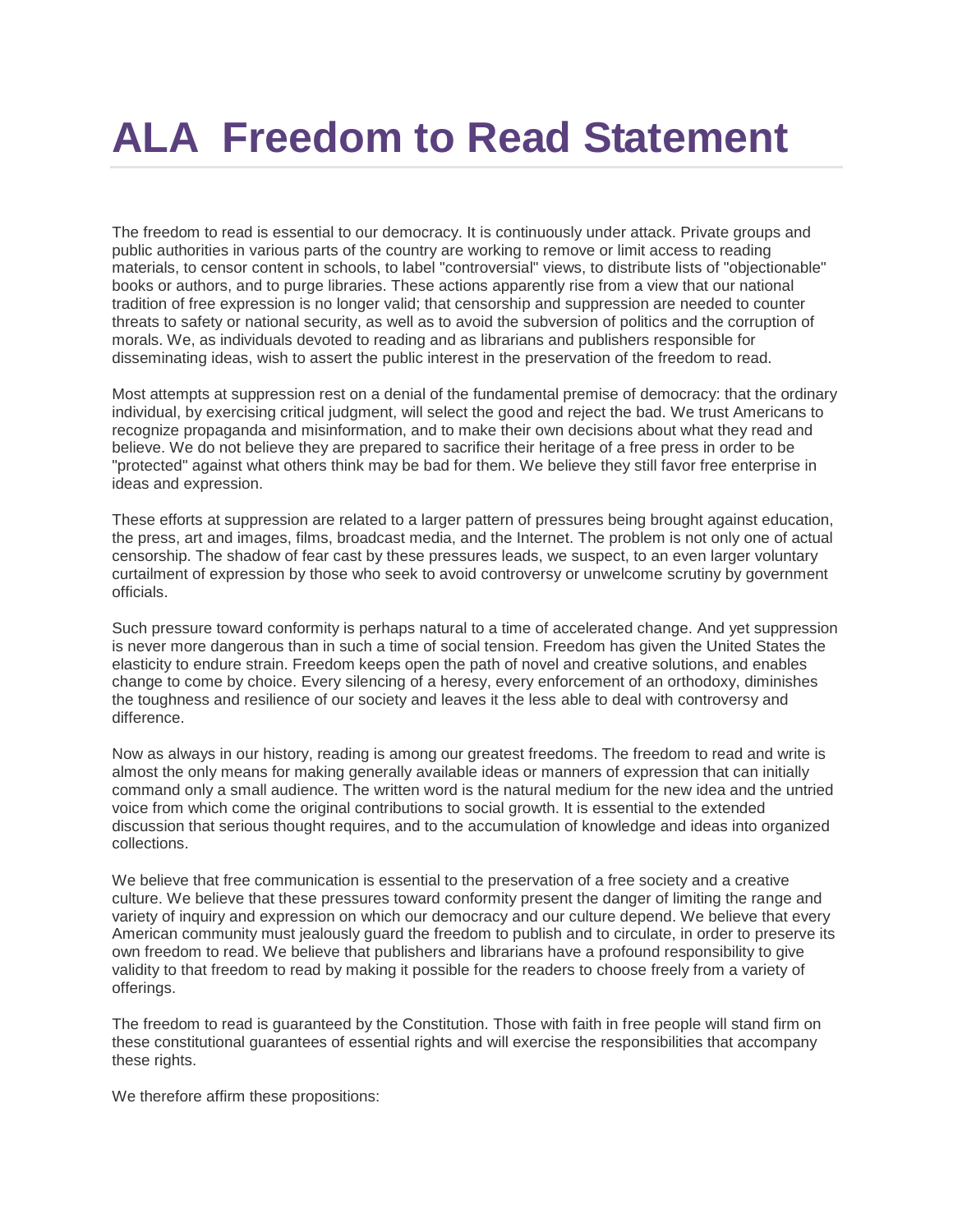1. *It is in the public interest for publishers and librarians to make available the widest diversity of views and expressions, including those that are unorthodox, unpopular, or considered dangerous by the majority.*

Creative thought is by definition new, and what is new is different. The bearer of every new thought is a rebel until that idea is refined and tested. Totalitarian systems attempt to maintain themselves in power by the ruthless suppression of any concept that challenges the established orthodoxy. The power of a democratic system to adapt to change is vastly strengthened by the freedom of its citizens to choose widely from among conflicting opinions offered freely to them. To stifle every nonconformist idea at birth would mark the end of the democratic process. Furthermore, only through the constant activity of weighing and selecting can the democratic mind attain the strength demanded by times like these. We need to know not only what we believe but why we believe it.

2. *Publishers, librarians, and booksellers do not need to endorse every idea or presentation they make available. It would conflict with the public interest for them to establish their own political, moral, or aesthetic views as a standard for determining what should be published or circulated.*

Publishers and librarians serve the educational process by helping to make available knowledge and ideas required for the growth of the mind and the increase of learning. They do not foster education by imposing as mentors the patterns of their own thought. The people should have the freedom to read and consider a broader range of ideas than those that may be held by any single librarian or publisher or government or church. It is wrong that what one can read should be confined to what another thinks proper.

3. *It is contrary to the public interest for publishers or librarians to bar access to writings on the basis of the personal history or political affiliations of the author.*

No art or literature can flourish if it is to be measured by the political views or private lives of its creators. No society of free people can flourish that draws up lists of writers to whom it will not listen, whatever they may have to say.

4. *There is no place in our society for efforts to coerce the taste of others, to confine adults to the reading matter deemed suitable for adolescents, or to inhibit the efforts of writers to achieve artistic expression.*

To some, much of modern expression is shocking. But is not much of life itself shocking? We cut off literature at the source if we prevent writers from dealing with the stuff of life. Parents and teachers have a responsibility to prepare the young to meet the diversity of experiences in life to which they will be exposed, as they have a responsibility to help them learn to think critically for themselves. These are affirmative responsibilities, not to be discharged simply by preventing them from reading works for which they are not yet prepared. In these matters values differ, and values cannot be legislated; nor can machinery be devised that will suit the demands of one group without limiting the freedom of others.

5. *It is not in the public interest to force a reader to accept the prejudgment of a label characterizing any expression or its author as subversive or dangerous.*

The ideal of labeling presupposes the existence of individuals or groups with wisdom to determine by authority what is good or bad for others. It presupposes that individuals must be directed in making up their minds about the ideas they examine. But Americans do not need others to do their thinking for them.